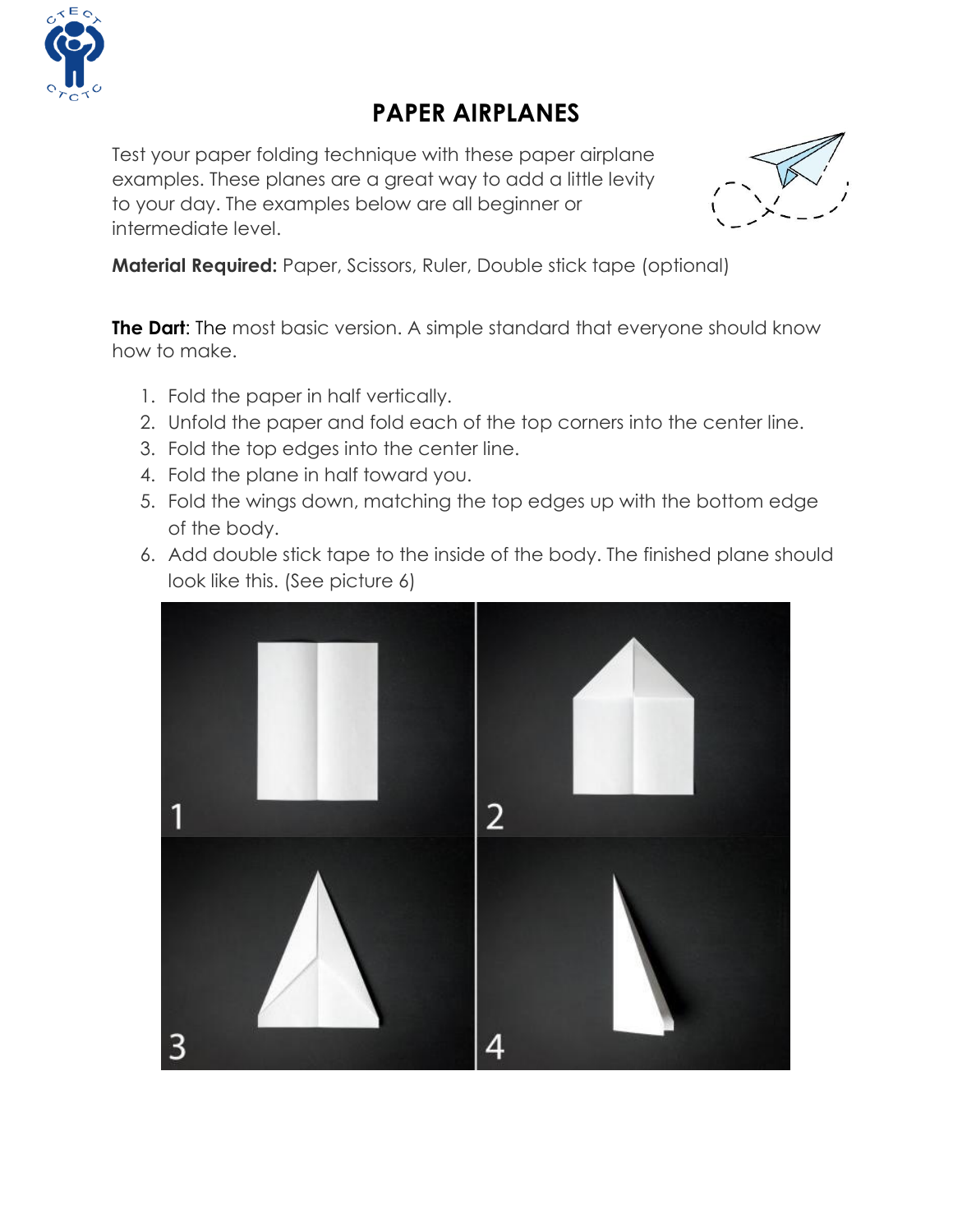



**The Stealth**: This one is built for distance, plus it just looks cool.

- 1. Fold the paper in half vertically.
- 2. Unfold the paper and fold each of the top corners into the center line.
- 3. Fold the peak toward you and 3/4" from the bottom of the paper.
- 4. Fold both top corners into the center line.
- 5. Fold the remaining tip over the two flaps at the center line to lock them in place.
- 6. Fold the plane in half away from you.
- 7. Fold the wings down 1" from the bottom of the plane.
- 8. Fold up the sides of each wing 1/2" tall.
- 9. Cut two small slits at the back of each wing. Fold up the tabs.
- 10.Add double stick tape to the inside of the body. The finished plane should look like this.

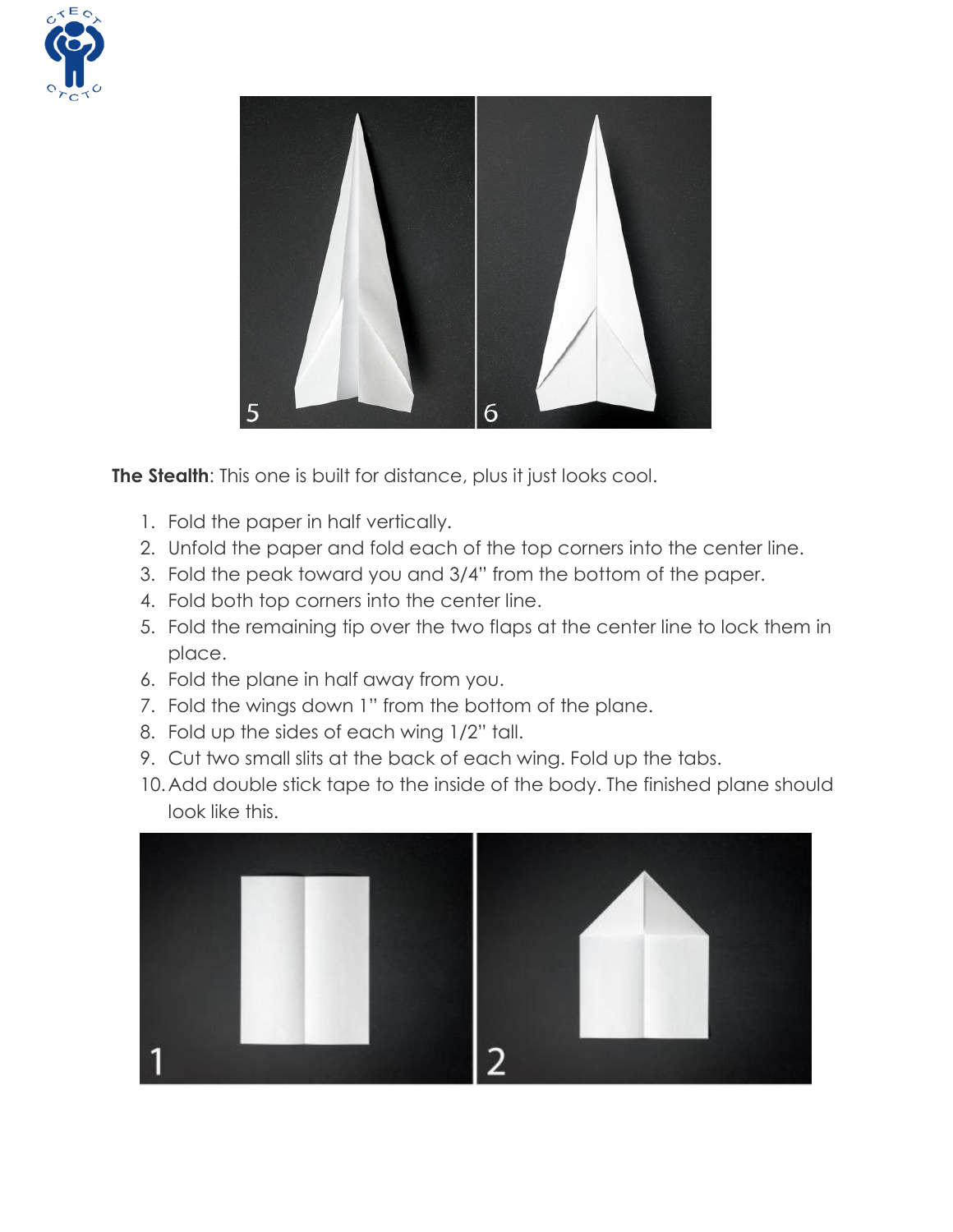

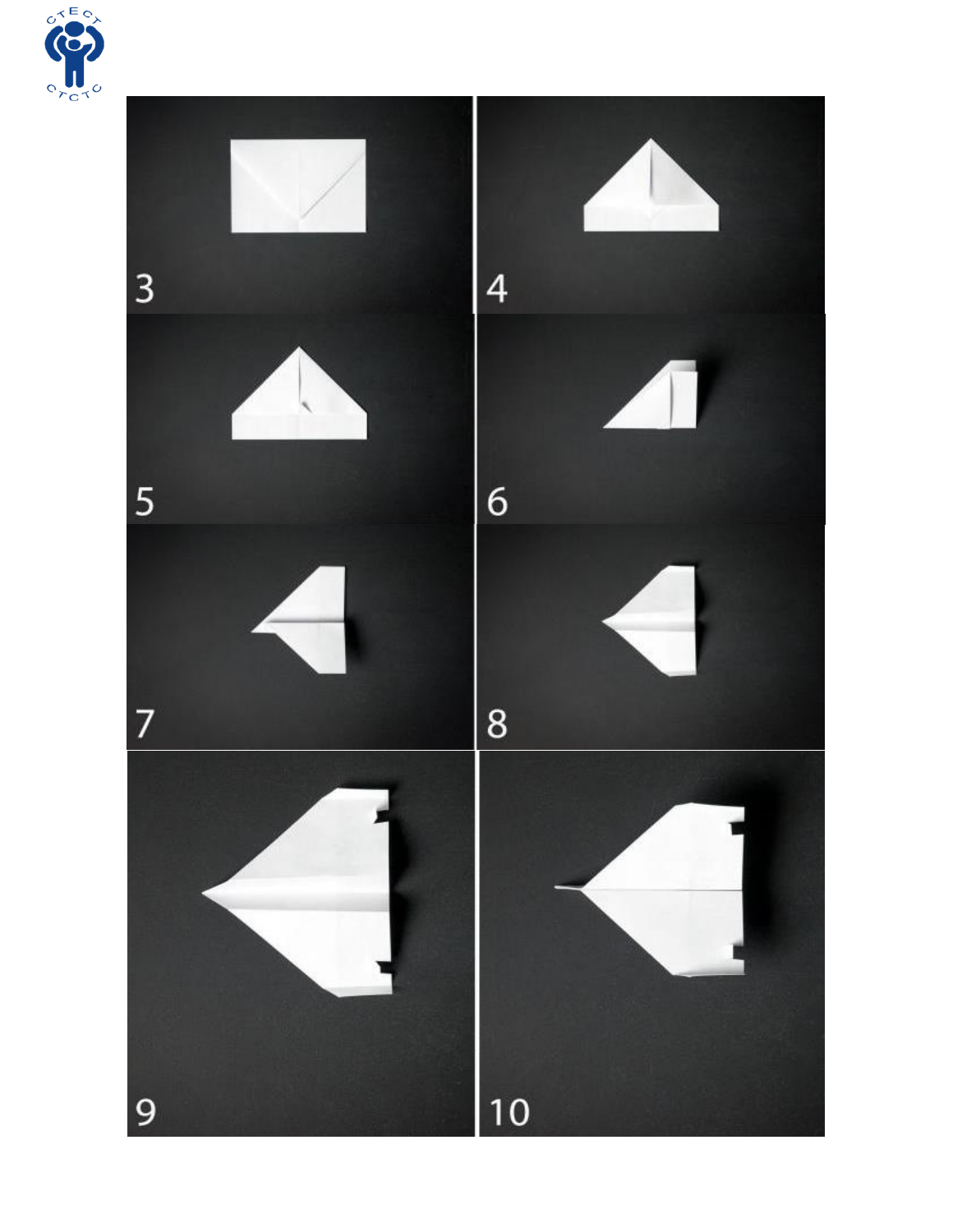

**The Bumble**: Built correctly, this bee-like beauty stays in the air for a long time.

- 1. Fold the paper in half horizontally.
- 2. Unfold the paper and fold each of the top corners into the center line.
- 3. Fold the peak down to meet the edge of the previous fold.
- 4. Fold the upper sides into the center line.
- 5. Fold the top edge 1/2" away from you.
- 6. Fold the plane in half towards you.
- 7. Fold the wings down 1/2" from the bottom of the plane.
- 8. Add double stick tape to the inside of the body. The finished plane should look like this.